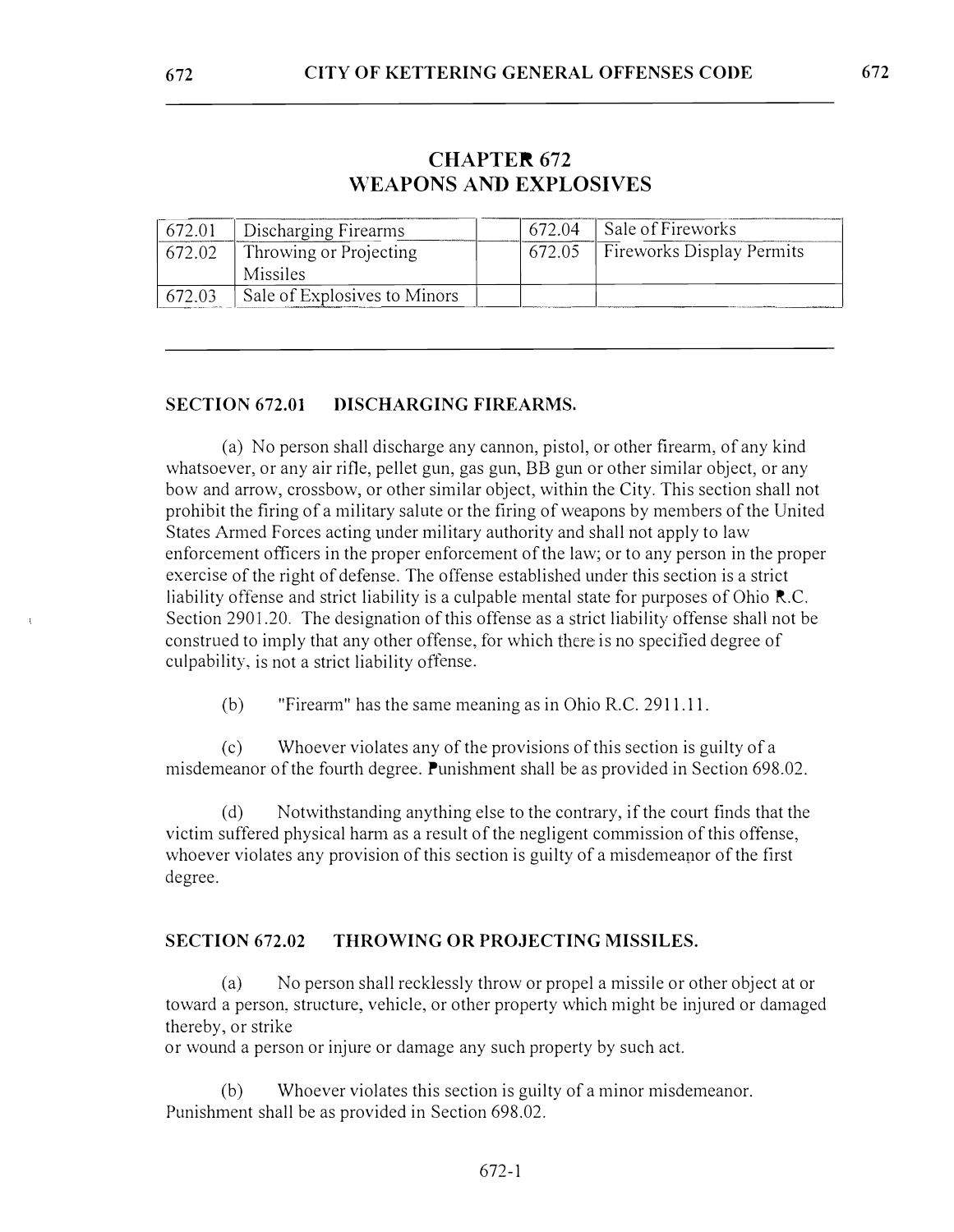(c) Notwithstanding anything else to the contrary, if the court finds that the victim suffered physical harm as a result of the commission of this offense, whoever violates any provision of this section is guilty of a misdemeanor of the second degree.

### **SECTION 672.03 SALE OF EXPLOSIVES TO MINORS.**

(a) No person shall sell, give away or otherwise dispose of or deliver to any person under twenty-one years of age any explosive, as defined in Ohio R.C. 2923.11, whether such person is acting on their own behalf or for any other person.

(b) The offense established under this section is a strict liability offense and strict liability is a culpable mental state for purposes of Ohio R.C. Section 2901.20. The designation of this offense as a strict liability offense shall not be construed to imply that any other offense, for which there is no specified degree of culpability, is not a strict liability offense.

( c) Whoever violates this section shall be fined not less than twenty-five dollars (\$25.00) nor more than five hundred dollars (\$500.00).

### **SECTION 672.04 SALE OF FIREWORKS.**

(a) No person shall possess for sale at retail, or sell at retail, or discharge, ignite or explode any fireworks, as defined herein, within the Municipality, except as provided in Section 672.05.

The term "fireworks" means any combustible or explosive compositions, or any substance or combination of substances or article prepared for the purpose of producing a visible or audible effect by combustion, explosion, deflagration or detonation, but shall not mean or include toy pistols, toy canes, toy guns or other devices in which paper or plastic caps containing twenty-five hundredths grains or less of explosive compounds are used, provided they are so constructed that the hand cannot come in contact with the cap when in place for the explosion, and toy pistol paper or plastic caps which contain less than twenty hundredths grains of explosive mixture.

(b) The offense established under this section is a strict liability offense and strict liability is a culpable mental state for purposes of Ohio R.C. Section 2901.20. The designation of this offense as a strict liability offense shall not be construed to imply that any other offense, for which there is no specified degree of culpability, is not a strict liability offense.

Whoever violates this section shall be fined not less than twenty-five dollars (\$25.00) nor more than five hundred dollars (\$500.00).